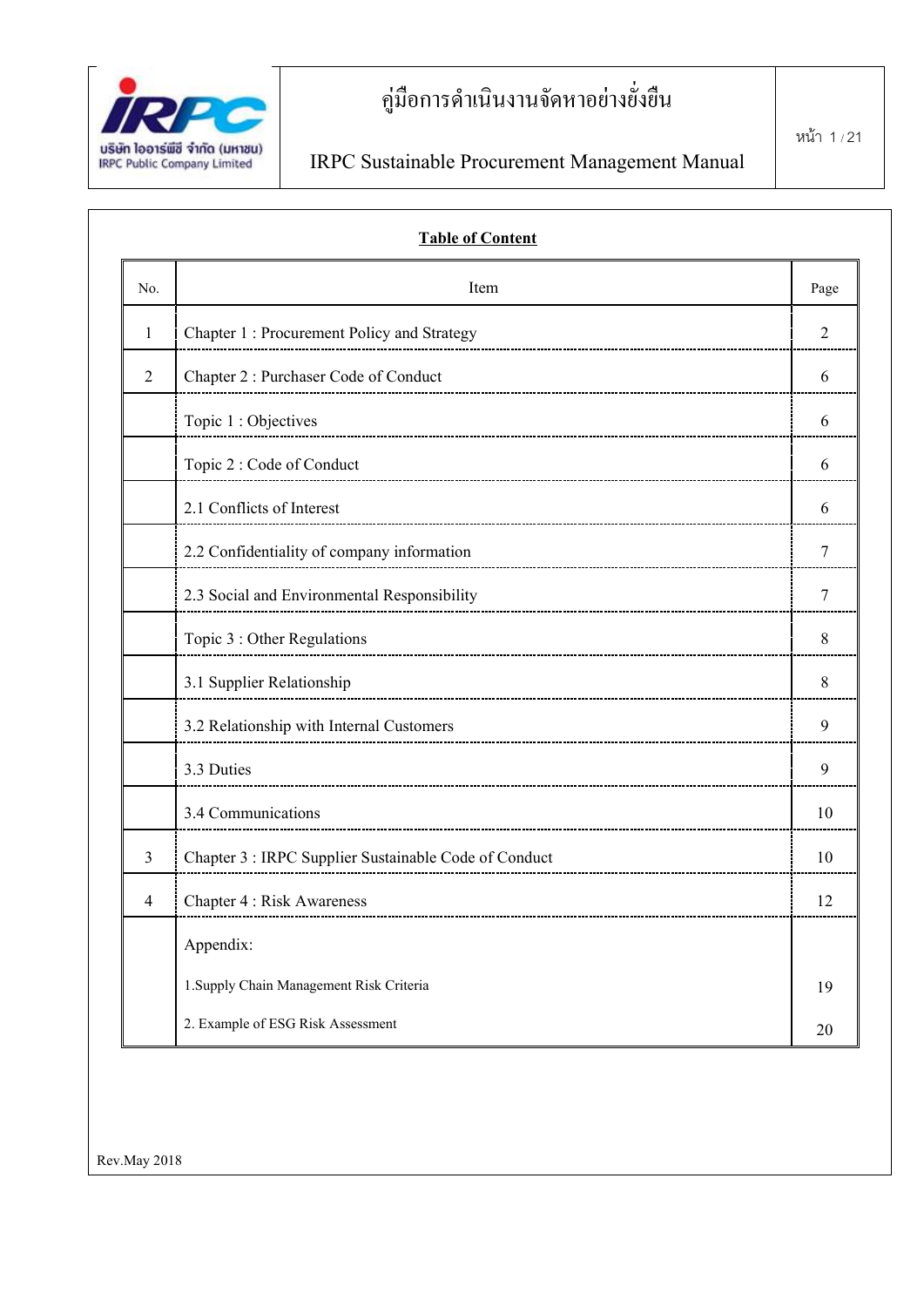

### **Chapter 1 : Procurement Policy and Strategy**

#### **Supply Chain Management**

IRPC is highly committed on strategizing for procurement strategy that focuses on product and service quality, setting risk management process that covers environmental, social, and governance (ESG) aspects in order to align management with risk level with consideration of quality, quantity, delivery of products and services as well as minimum compliance to labor law, environmental law, and other quality management systems to protect and mitigate risks that may impact quality, quantity, delivery of products and services, and trust of stakeholders to the company's operations. IRPC also prepares IRPC's Supplier Sustainable Code of Conduct for suppliers and IRPC's Purchaser Code of Conduct for its employees in order for both suppliers and employees to strictly adhere to. Both documents contain contents including operational guidelines under regulations and other related law, which cover such aspects as business ethics, human rights, occupational health and safety, and environment.

#### **Supplier Risk Assessment**

IRPC group conducts supplier risk assessment while taking into account environmental, social, and governance impact based on the importance of suppliers using 4 step analysis as follows:

- 1) Spend Analysis covers all types of procurement activities, spending of every supplier, and top spenders
- 2) ESG Risk Assessment focuses on identifying sustainability risks in the procurement process, for example, child and forced labor, purchase of chemical that contains prohibited substances, etc.
- 3) Supplier Criticality Analysis using following criteria

3.1) HIGH EXPENDITURE

3.2) COVERED CRITICAL PARTS/COMPONENTS

- 3.3) NON-SUBSTITUTABLE
- 3.4) STREATEGIC RELATIONSHIP: PARENT COMPANY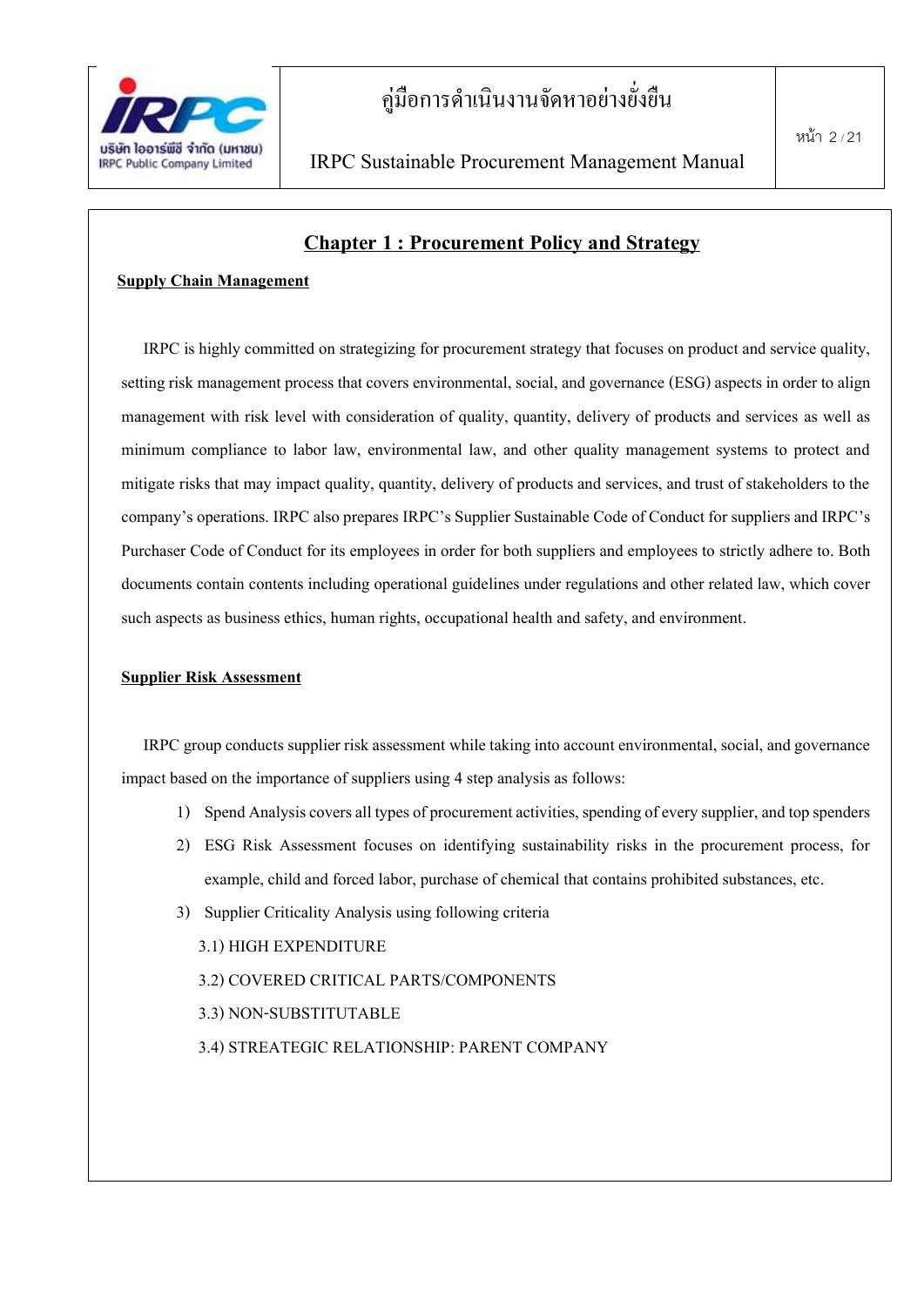

#### IRPC Sustainable Procurement Management Manual

4) Conducting Supplier Risk Mitigation Measures based on result of risk assessment and supplier criticality analysis to equip IRPC with readiness to deal with high risk and critical suppliers. Such measures include

4.1) Critical Suppliers refer to those with high expenditure, high risk, non-substitutable products, and critical parts/components. These suppliers are classified as High Risk Tier 1 Supplier, which needs to be audited annually. Auditing methods include on-site visit and employee interviews. Moreover, suppliers must set up mitigation plan and guideline to reduce possible impact as well as align their operations with IRPC supplier procurement management manual to ensure that risks are properly managed within the level that do not impact business, society, and the environment.

4.2) Non-Critical Suppliers refer to those with medium to low expenditure, medium to low risks, and not classified as High Risk Tier 1 Supplier. However, these suppliers must undertake supplier evaluation or be audited in line with IRPC supplier procurement management manual and assessed by relevant functions such as Safety, etc.



#### **Supplier Management**

IRPC group prepare IRPC supplier procurement management manual for suppliers to adhere to and be able to respond to an increasing demand of products, achieve targets, maintain quality of the products and good relationship between suppliers and IRPC as well as build awareness among suppliers regarding IRPC's firm position on sustainability.

IRPC have standards for supplier selection, evaluation, and inspection that are fair, transparent, and adhere to principles of business security and trust among partners as well as ability to respond to the needs of IRPC. IRPC's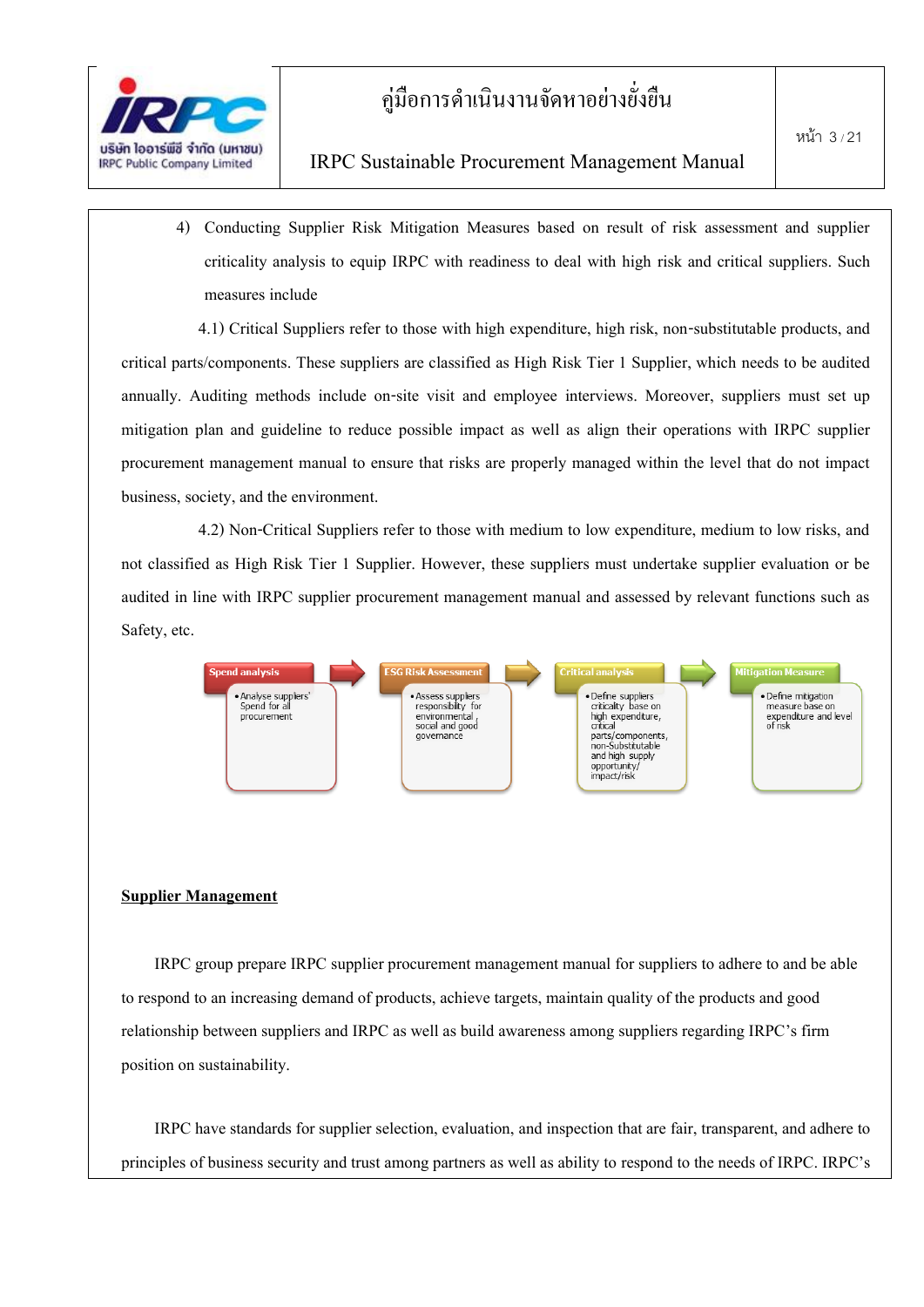

#### IRPC Sustainable Procurement Management Manual

supplier management includes IRPC Approve Vendor List/Approved Contractor List (AVL/ACL) for supplier selection using pre-qualification questionnaire to assess supplier's capability in terms of readiness, production capacity, logistic, safety, occupational health and environment, industrial standards, and supplier's ability to adhere to IRPC sustainable procurement management manual and supplier manifest management under the supervision of supplier manifest committee and working team. Additionally, IRPC increases confidence in supplier's operations for those, who adhere to IRPC's sustainable procurement management manual.

Moreover, in order to manage risks in logistics, IRPC has stipulated in the Term Of Reference (TOR) that all suppliers' operations must comply with related legal regulations and be under IRPC's supervision to ensure compliance, especially, those tasks with such risks as safety, occupational health and environment, etc. IRPC also conducts Contractor SSHE Management program to assess contractors' risk to be able to select suitable contractors. For those, who fail to pass the assessment, will not be selected

#### **Supplier Evaluation**

IRPC has, in place, supplier evaluation to assess risks, set mitigation measures, and post-assess after correction, with consideration to quality, quantity, safety in the production process, and basic delivery criteria as well as minimum requirements of labor law, environmental law and other management standards, for example, ISO 9001, ISO 14001, OHSAS 18001, etc.

#### **SSHE Management for Supplier**

IRPC has developed SSHE management system for suppliers and contractors to be used as guideline to control and manage suppliers' operations, consisting of critical components, include

• Integration of SSHE selection criteria into current procurement process

SSHE risk identification and assessment for contractors, define SSHE responsibilities, operational control guidelines, and contractors' SSHE effectiveness report.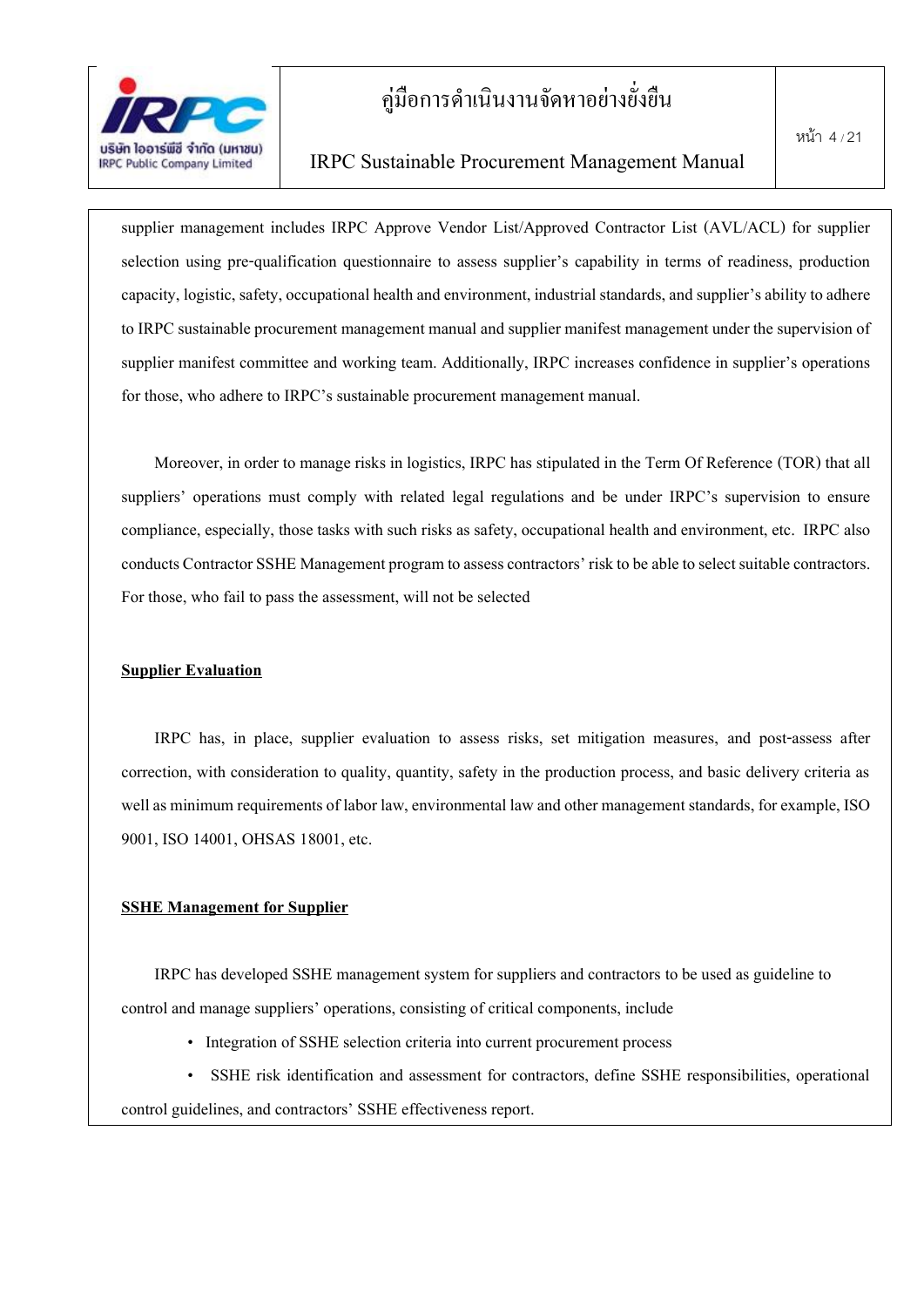

• Development of programs to promote improvement of SSHE management efficiency for contractors. For example, SSHE evaluation system for contractors during major turnaround period, SSHE training for contractors, especially for those with specific risks, and SSHE suggestion for contractors, etc.

• Communication of SSHE expectation for contractors via various channels in order to build awareness, improve, and prepare readiness in response to IRPC's needs

• Preparation of contractor safety management manual to control and manage safety for contractors operating within IRPC's industrial zone.

#### **Supply Chain Management Collaboration**

IRPC is committed to improving its procurement for the better by taking the opportunity in collaborating with other companies in the PTT group. For example, PTT P & R GROUP PROCUREMENT EXCELLENCE PROJECT (PEP) และ PROCUREMENT CAPABILITY DEVELOPMENT PROJECT (PCD). In addition, IRPC also has other collaborative programs with customers and suppliers to increase competitiveness and empower supply chain as well as reduce costs and strengthen sustainability in the supply chain.

#### **Local Procurement**

IRPC supports local procurement (Local means within Rayong province) and promotes procurement from the area where the operations are located in order to support the economy, create jobs and income for the people. Other advantages include lower costs and faster logistic. This showcases IRPC's commitment to build long term relationship with communities, in which results in trust from communities. Additionally, IRPC is supporting all suppliers to be responsible to the society, communities as well as to source for products and services locally in order to reduce costs and promote local procurement.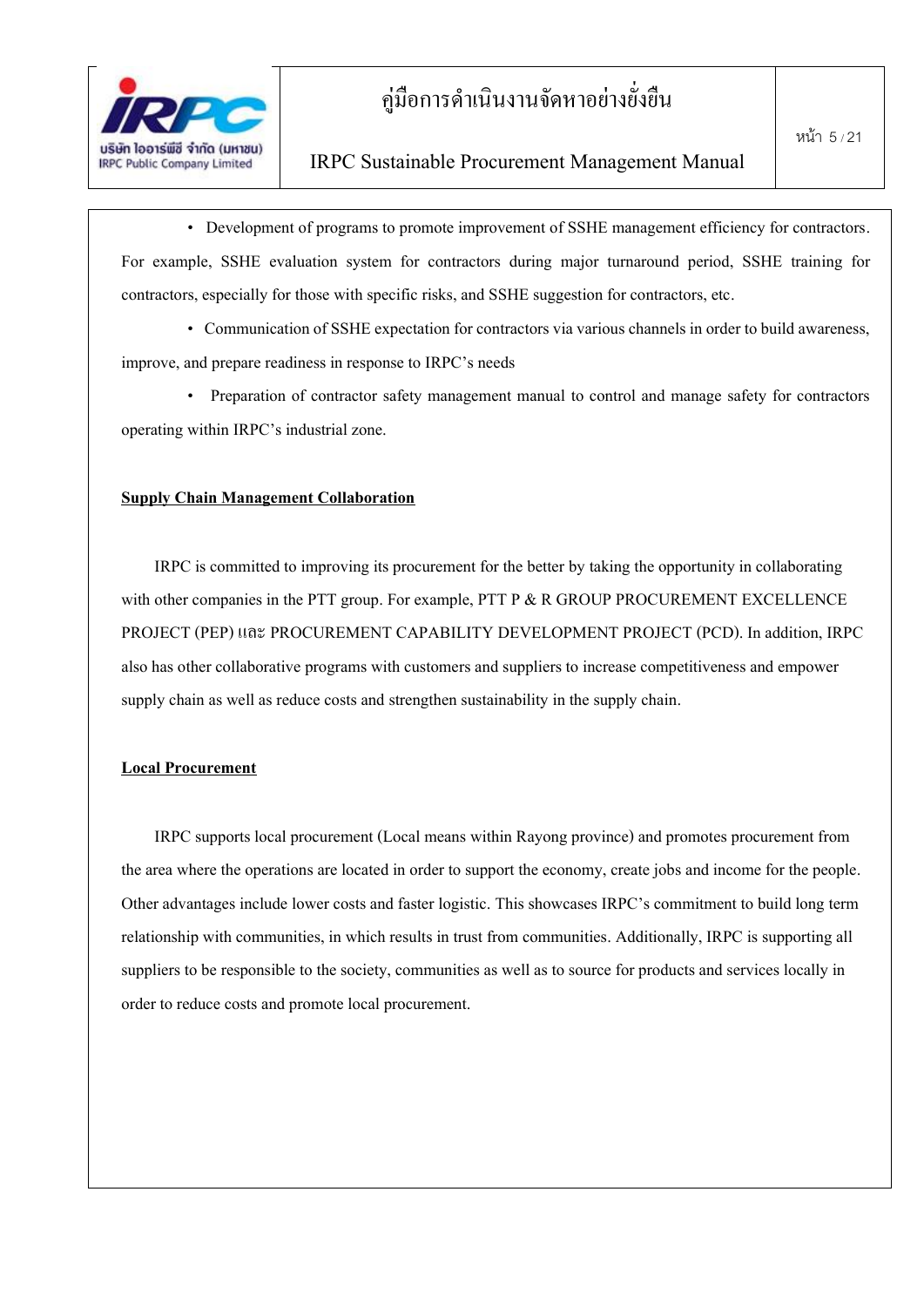

### **Chapter 2 : Purchaser Code of Conduct**

#### **1. Objectives**

For procurement staff at IRPC and its subsidiaries to uphold as ethical and act framework to operate with honesty and transparency adhering to the company's benefits and treating all suppliers with equality. Procurement includes hiring, renting and providing any services to other companies.

#### **2. Code of Conduct**

All procurement staff will now be referred to as "Employee" must strictly uphold and operate accordingly to the Code of Conduct as followed

#### **2.1 Conflicts of Interest**

Conflicts of Interest in the procurement process may occur when employees value their own interests more than that of the company or as a result of business reciprocation includes using authority as assigned by the Company as the buyer to call for other benefits. (Property / goods) from the seller.

#### **Example of Conflicts of Interest**

- 1. Any benefits that may impact employee's decision making ability to select seller, product, or negotiate with any seller
- 2. Disclosure of the company's confidentiality
- 3. The use of company's property or intellectual property for their own benefits
- 4. Any benefits that employees may receive from purchasing agreement with seller.
- 5. Procurement of goods with relatives, close friends or any company that employees have any kind of relationship with.

#### **Types of Conflicts of Interest**

#### 1. **Business Gift**

Acceptance of gift valued more than 3,000 Baht from seller is considered inappropriate and not at all encouraged as this may impact the company's image and show lack of transparency and unfairness of employees, except gifts that seller intends to use for marketing purposes.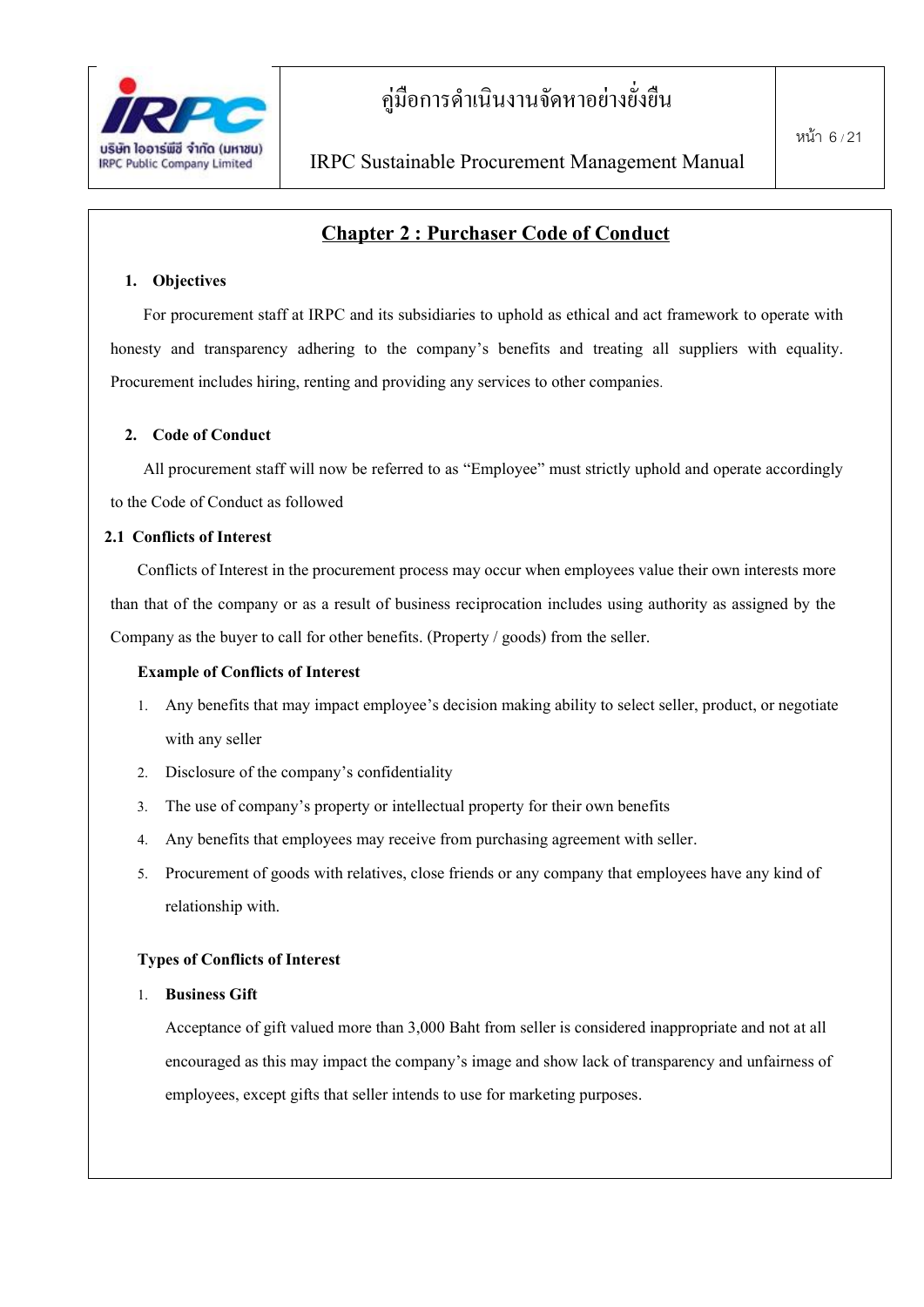

#### 2. **Hospitality**

Employees must not request assistance, services, or purchase of goods with special discount for themselves or any family members as well as accept travel invitations, leisure services, or exchange of high value goods with seller. However, luncheon with sellers during business negotiation is occasionally acceptable, yet not regularly. In case that sellers may invite employees to join dinner events and pleasure exhibitions in special occasion, employees must receive approval from their supervisor beforehand.

#### 3. **Party**

If employees are invited to join any party organized by sellers, where the party costs higher than normal, has entertainment activities, gives out high value voucher, and not disclosed by seller, will be considered as conflicts of interest. Employees must inform their supervisor beforehand.

#### 4. **Kickbacks**

Employees must not intend, discuss, or accept bribes of all forms from seller, which could lead to the company losing benefit. Such acts is considered extreme violation of code of conduct and will be subjected to disciplinary action and may be subject to criminal prosecution. Employees must be aware at all time that bribery, not only degrade their own reputation, also degrade the company's reputation and image as well.

#### **5. Product Samples**

Product samples that have commercial value must be sent back to sellers, when procurement process is complete, except sellers may inform of unnecessity to return as being low value or depleted samples, e.g. chemical, etc.

#### **2.2 Confidentiality of company information**

Employees and sellers must take responsibility in keeping safe all documents and information related to the procurement process, such as technical information, material, important documents that make the company maintain the business advantages, offers from sellers, technical comparison documents, prices and any confidential documents not to be disclosed. If found violated, violators will be subjected to prosecution.

#### **2.3 Social and Environmental Responsibility**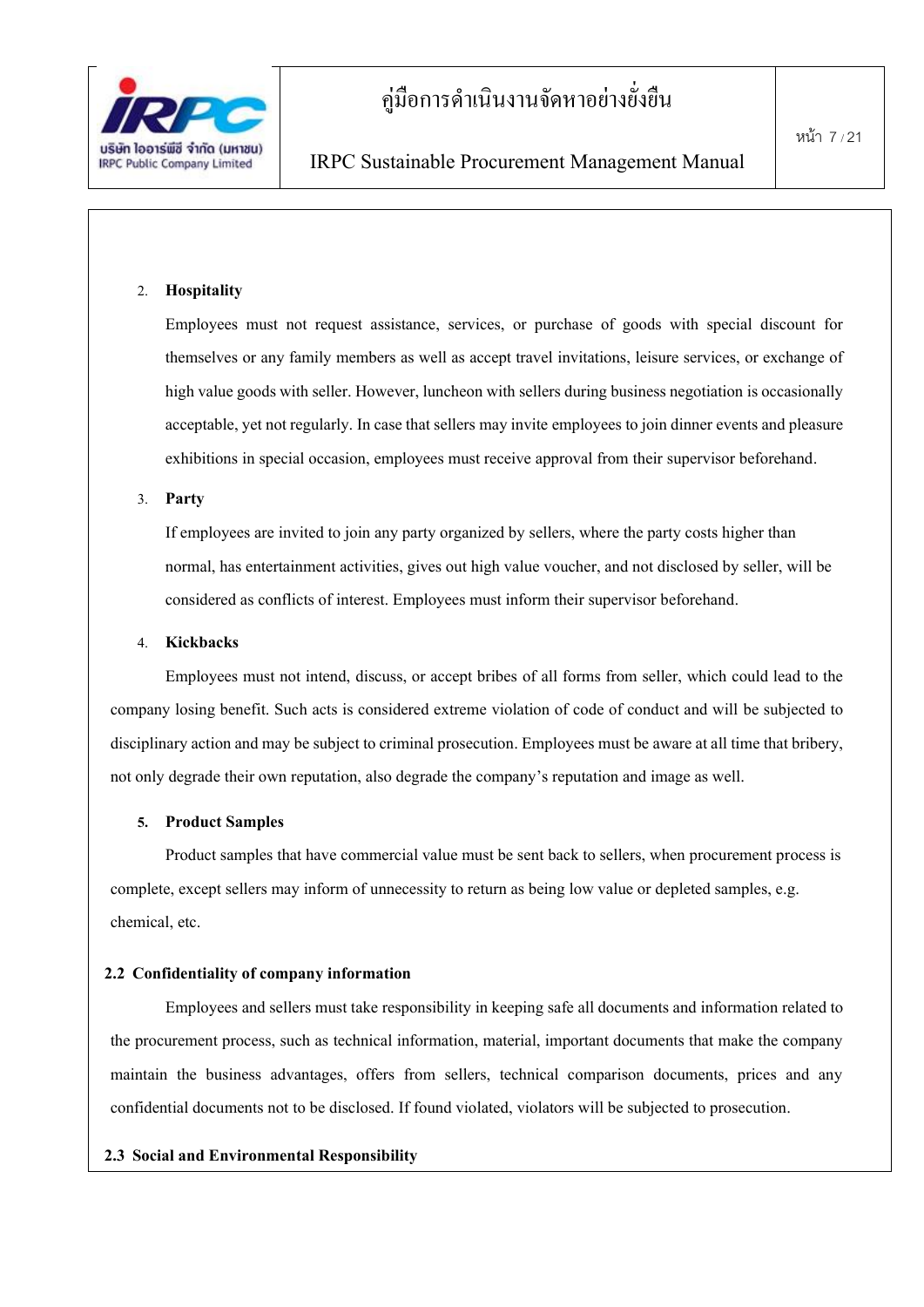

To comply with the corporate social responsibility and environment policy announced by the company, employees must:

- 2.3.1 Regularly coordinate between sellers and research and development office and/or operations and/or QSHE regarding regulations or quality of products and services as well as closely monitor social and environmental impact evaluations and every effort must be made to ensure that products and services are sustainably acquired.
- 2.3.2 Contact sellers, who remain ethical and are aware of social and environmental responsibility. Avoid sellers, who act unethically, for example, using oppressive force on labors, not providing good working conditions, unaware of labor rights, corruptive behavior, lack of business transparency, leak out confidential information, offer unreasonably low price to undercut competitors, threatening behavior, etc.
- 2.3.3 Request collaboration from sellers to organize social and environmental activities in line with the company's objectives of business sustainability.

#### **3. Other Regulations**

#### **3.1 Supplier Relationship**

- 3.1.1 Employees must keep confidential any information received for the sellers. For example, pricing information, patents, production schedule and product information. These can only be disclosed when approved
- 3.1.2 Employees must call for price inspection, comparison, quality, and other conditions to ensure fair competition and avoid "Covert Auctions", which is considered as a fraudulent action, meaning that when the price offered by the  $1<sup>st</sup>$  seller is disclosed in order for the  $2<sup>nd</sup>$  seller to counter offer, then using the price offered by the  $2<sup>nd</sup>$  seller to negotiate with the  $1<sup>st</sup>$  seller in order to get lower prices, etc.
- 3.1.3 Employees must maintain un-bias relationship with all business partners, not request or accept all kind of gifts that can be seen as a corruptive actions.
- 3.1.4 Employees must perform towards all sellers with equality and fairness, e.g. all sellers are to be informed of the bidding events at the same time
- 3.1.5 Employees must be transparent in Criteria of Invitation to Tender to encourage fair competition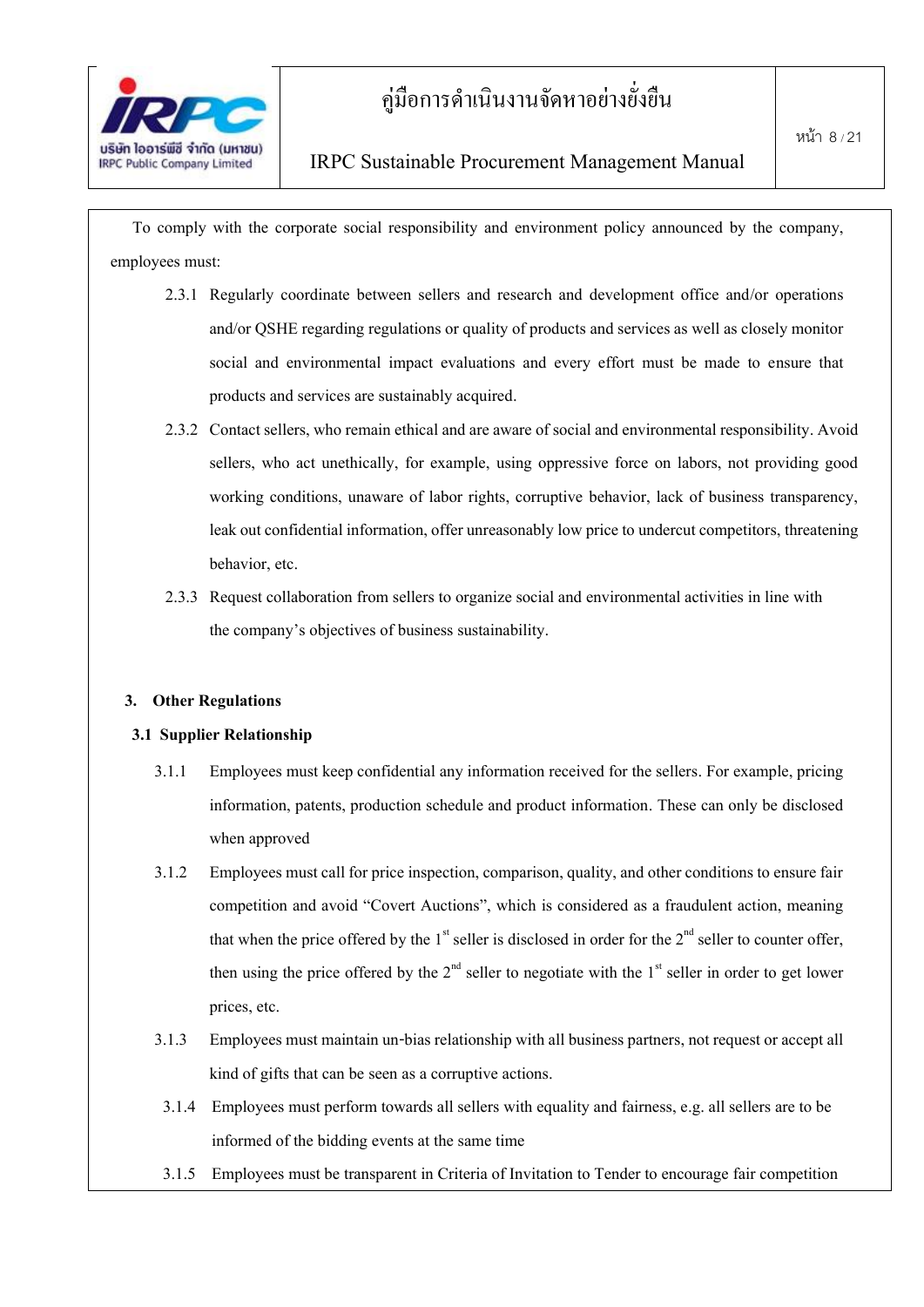

- 3.1.6 Employees must be transparent in evaluating bids and evaluating the successful supplier
- 3.1.7 Employees must protect the company's confidential information during contacting with the sellers including seller's offer prices.
- 3.1.8 Employees must strictly comply to all terms and conditions
- 3.1.9 Employees must inform suppliers beforehand, if any conditions cannot be complied, in order to find solutions together based on reasonableness.
- 3.1.10 The company is not to take advantages from suppliers and is to take into account benefits and damages that may occur in terms of reputation and images of the company
- 3.1.11 Employees must equally provide sellers with right, clear, and complete information.
- 3.1.12 Employees must take in all suggestions, concerns from suppliers
- 3.1.13 Negotiation must be done based on business relationship that is justified and can be evidently proven.

#### **3.2 Relationship withInternal Customers**

- 3.2.1 All procurements must be of interest to the company with stipulations that all procurements meet requirements in terms of quality, price, quantity, time, and awareness of the company's SSHE policy.
- 3.2.2 Employees musthave a good advanced procurement plan in order to avoid unreasonably urgent procurement.

#### **3.3 Duties**

- 3.3.1 Employees must officiate with professionalism, fairness, and refuse any inappropriate offers or suggestion in exchange for personal interests in the procurement process.
- 3.3.2 All procurement processes via relatives, close friends, or companies, where employees have any kind of relationship with, employees must immediately inform their supervisors in assign other employees to replace them.
- 3.3.3 The management must counsel, suggest with utmost discretion and listen to the employees' voices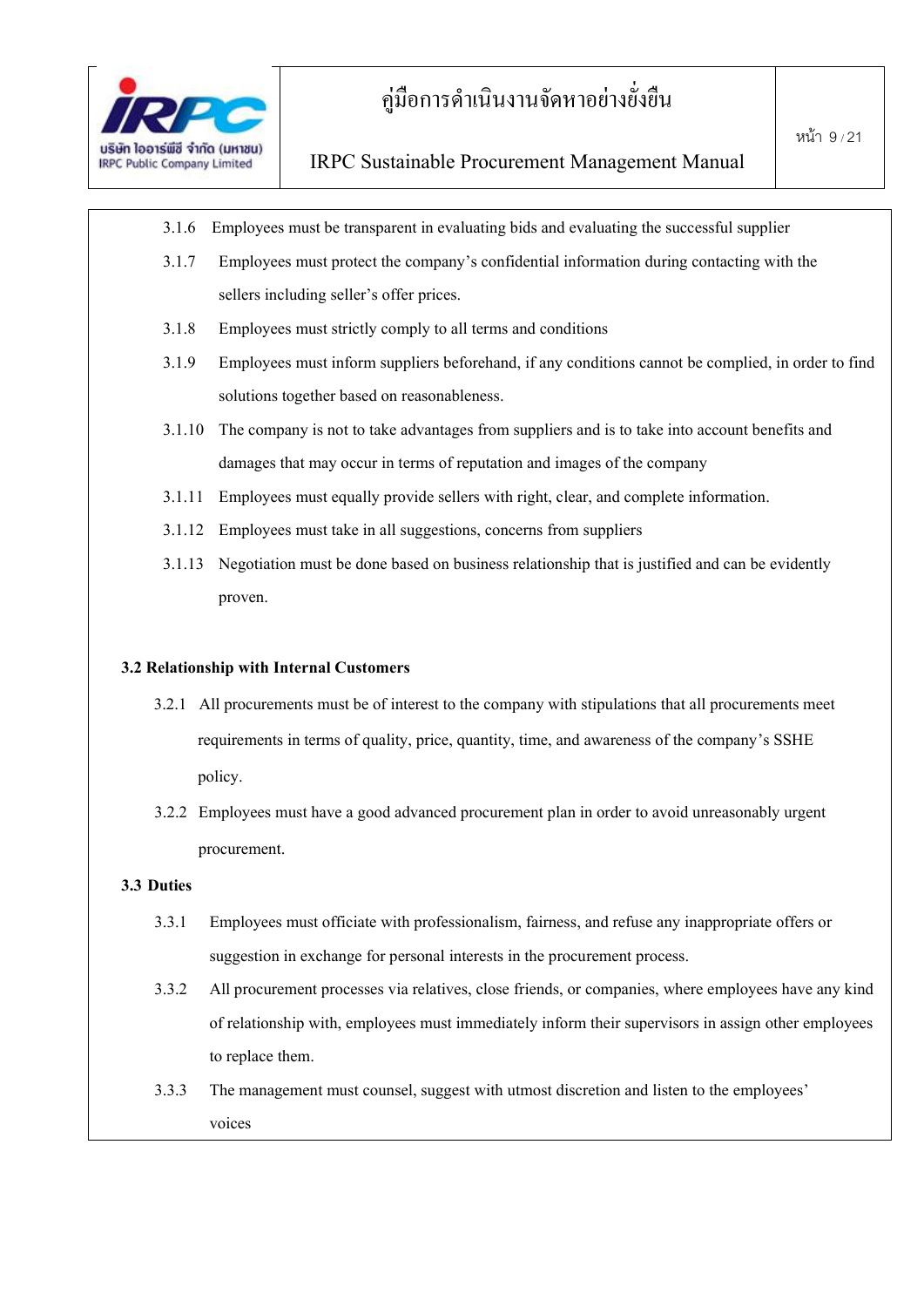

- 3.3.4 The management by authority must control, assess, and supervise that all processes are strictly aligned with the code of conduct. If found violated, investigation must be carried out and disciplinary actions must be taken.
- 3.3.5 Encourage procurements from Thai entrepreneurs or the company's subsidiaries.
- 3.3.6 Support systematic procurements, technically correct with strict control and modification in line with changes in the business.

#### 3.4 **Communications**

- 3.4.1 Employees are prohibited to give out personal information or family members' to the seller, e.g. address, telephone number, bank account number, or email address.
- 3.4.2 Employees are prohibited to give out company's information or contact sellers via their personal email addresses in all cases, except being approved by the managers The company's telephone numbers, mobile phone numbers, and email addresses are to be used only in business related tasks
- 3.4.3 Employees are allowed to directly give out information related to their tasked. Disclosure of unrelated information will be considered as ethical violations.
- 3.4.4 Employees mustnotify the seller of the terms of the communications agreement established by the Company

### **Chapter 3 : IRPC's Supplier Sustainable Code of Conduct**

IRPC is committed to conduct its businesses with fairness, legality and good corporate governance, coupled with social and environmental supports in order to create balance in all aspect and live together sustainably. IRPC also publically disclose the policy and encourage suppliers to implement such principles to extend to the broader boundary. Therefore, in order to have the same understanding, IRPC prepared this manual to be referred to as a guideline for suppliers and require suppliers to conduct same sustainable practice and should have Sustainable Procurement Policy in place as IRPC. However, should suppliers choose not to comply with the manual, IRPC reserves the rights to take any actions to those suppliers as seen appropriate. Such actions will be considered based on possible impact and damages.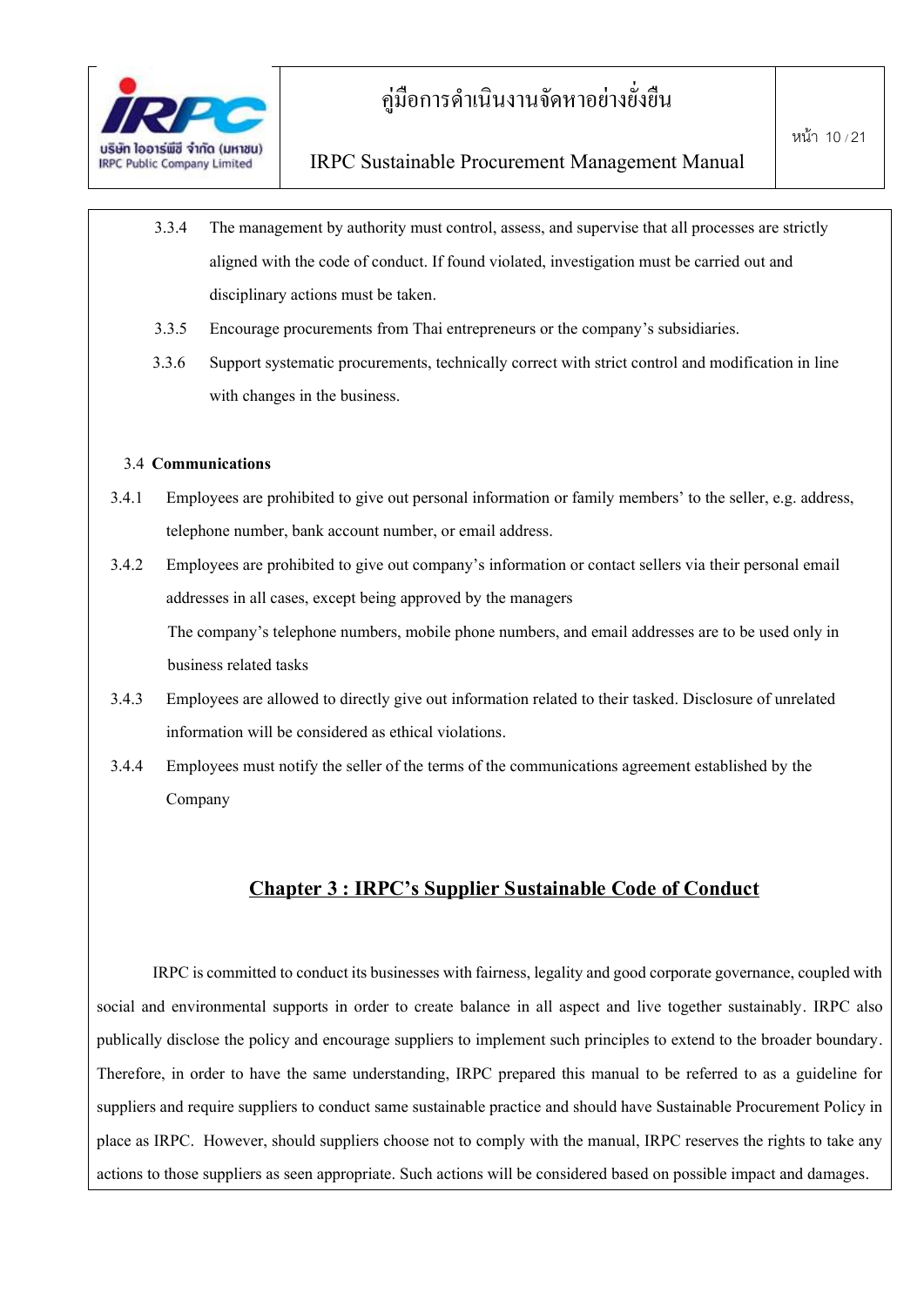

#### **Scope of Application**

This IRPC Supplier Sustainable Code of Conduct is applied to enforce all supplier and contractor

including their employee and sub-contractor or supplier of supplier as well as supplier of contractor

#### **Supplier's Code of Conduct**

#### **1. Business Code of Conduct**

IRPC is focused to conduct its business in compliance with law and other related regulations both direct and indirect with honesty, ethics, transparency and stand against all forms of corruptions. All products and services acquired must be of quality, which give the company maximum benefits and fair to all stakeholders. Business Code of Conduct includes

- 1.1 Maintain trade confidentiality
- 1.2 Avoid any actions that may result in conflicts of interest
- 1.3 Avoid intellectual property infringement
- 1.4 Establish complain channels
- 1.5 Take part in social development and social responsibility

#### **2. Human and Labor rights Code of Conduct**

IRPC support and respect human rights principles both domestically and internationally as well as regularly monitor and ensure that the operations are not involved the violation of human rights. IRPC adhere to several principles of practices, for example, United Nation's human rights principles, and stipulate that:

- 2.1 Suppliers should respect human rights, take into account human dignity, equality, disregard differences in race, nationality, religion, gender, education, disability, and treat their employees with fairness.
- 2.2 Supplier must not use forced labors
- 2.3 Suppliers must not employ child labor and provide labors with all required legal protection.
- 2.4 Suppliers must provide salary and other benefits that employees are righteously entitled to on time. Also equal pay for equal work.
- 2.5 Suppliers must not force employees to work overtime. If necessary, this must be voluntary.

#### **3. Safety Occupational Health and Environment**

IRPC continuously give the importance to the operations that align with the quality, safety, occupational health management standard, set up and constantly review the QSHE policy includes the sustainable development guideline.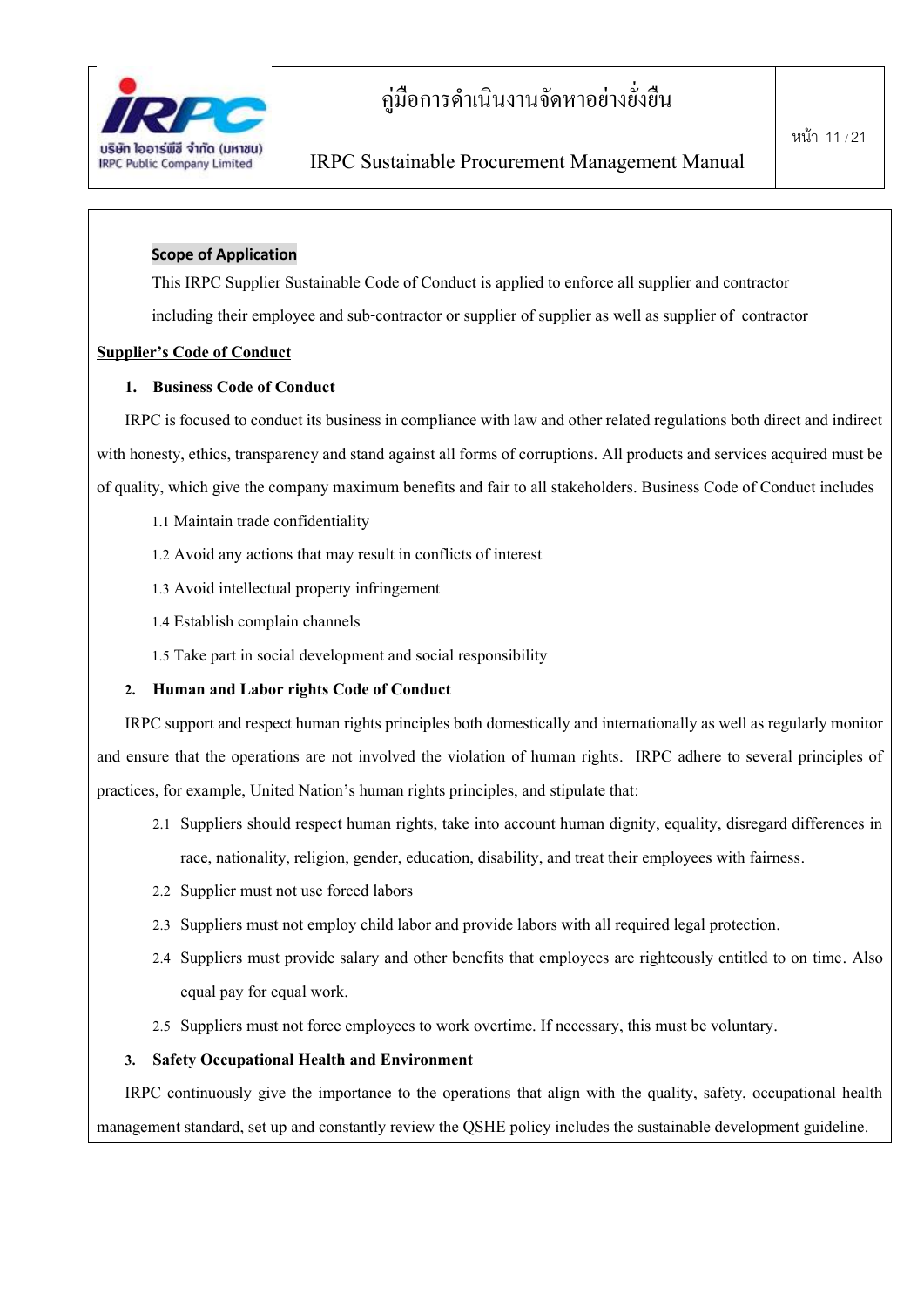

- 3.1 Suppliers must provide safe and sanitized working environment for employees and adequate and appropriate personal safety equipment.
- 3.2 In case of an emergency, suppliers must prepare readiness by setting incident evaluation, impact management measures, precautionary plan, and appreciate continuous training for employees.
- 3.3 Suppliers must have a clearly stated environmental conservation policy and commit to utilize resource in the most efficient way and conserve energy used.
- 3.4 Suppliers must strictly comply with safety, occupational health and environmental law.
- 3.5 Suppliers must ensure the installations of waste disposal and management system in the production process, appropriately control air and land emissions, and regularly monitor quality in order to ensure that waste released will not impact the environment in both short and long terms.

#### **4. Ethics and Compliance**

- 4.1 Suppliers must conduct their business with ethics and compliance to law.
- 4.2 Suppliers must conduct their business without any form of bribery.
- 4.3 Suppliers must conduct their business with fair competition.
- 4.4 Suppliers must prepare their business accounts correctly and completely
- 4.5 Suppliers must protect their customer's confidential information.

#### **Chapter 4 : Risk Awareness**

In order for employees to be fully aware of the importance of enterprise risk management and systematically and continuously apply to their tasks, which could potentially improve the procurement process for the better and reduce procurement risks, therefore, functional risk assessment has been conducted using risk management process as followed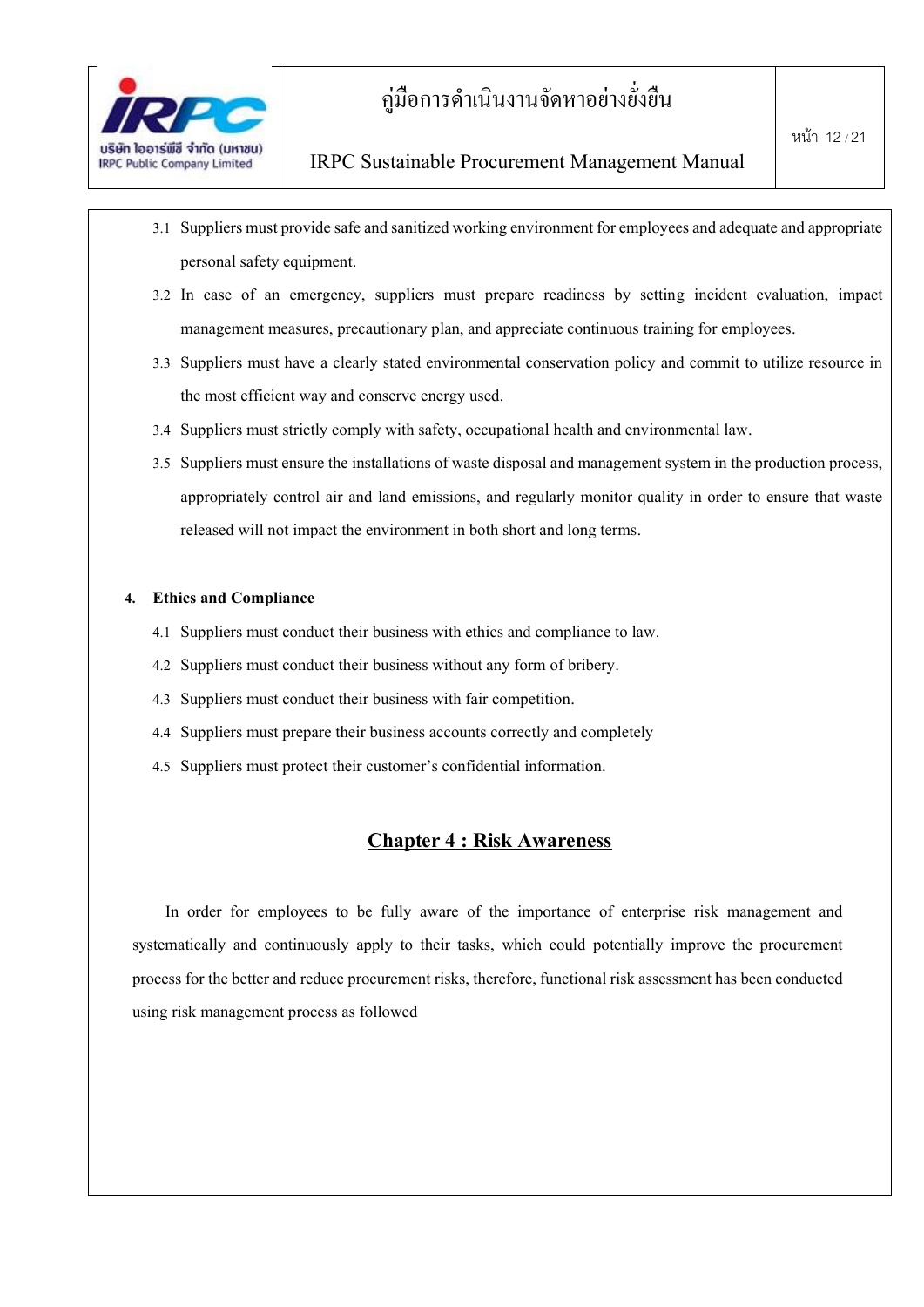



Process1 : OBJECTIVE SETTING

Setting functional objectives that align with the company's vision, mission, strategic targets, and risk appetite. Objectives are set using "S.M.A.R.T" principle.

| Specific                        | Clearly stated and understandable by all level of employees |
|---------------------------------|-------------------------------------------------------------|
| Measurable                      | Can be measured both quantitatively and qualitatively       |
| Attainable                      | Can be achieved with existing resources and environment     |
| <b>Realistic &amp; relevant</b> | Reasonable, feasible, and align with the company's target   |
| Timely                          | Clearly stated timeframe to achieve the objectives          |

Objectives, when set, will be summarized and used to prepare risk assessment plan for the procurement function and progress will be constantly reported to the manager.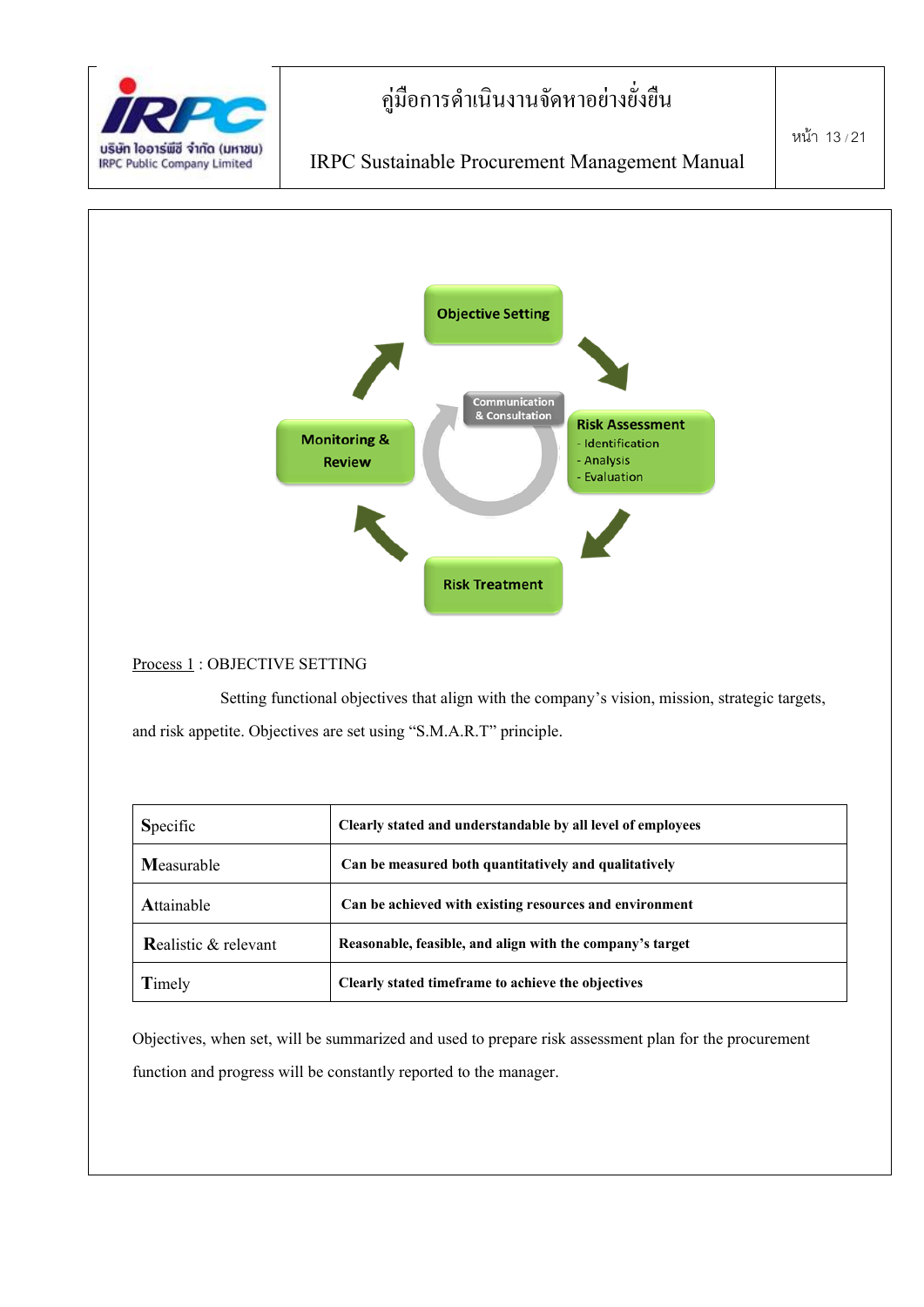

#### Process2 : RISK ASSESSMENT

Risk assessment is done based on 2 perspectives, Likelihood and Impact, together with qualitative and quantitative assessment

#### 2.1 LIKELIHOOD : Likelihood criteria are as follows:

|               |                                                                  |                                                     | Severity                                                                  |                                                  |
|---------------|------------------------------------------------------------------|-----------------------------------------------------|---------------------------------------------------------------------------|--------------------------------------------------|
|               | 4 Extreme                                                        | 3 High                                              | 2 Medium                                                                  | 1 Low                                            |
| Likelihood    | Extremely likely to<br>happen /<br>Happened many<br>times before | Likely to happen/<br>Happen several<br>times before | May happen<br>depending on<br>factors/<br>occasionally<br>happened before | Unlikely to happen/<br>Hardly happened<br>before |
| % Possibility | $> 70\%$                                                         | $>$ 40% ถึง < 70%                                   | $>$ 40% ถึง < 70%                                                         | $< 10\%$                                         |

2.2 IMPACT : Impact are classified into 5 categories as follows:

 $\Box$  Financial Impact

Business Process and Operation Impact

 $\Box$  Image and Reputation Impact

 $\Box$  Suppliers and Customers Impact

 $\Box$  People Impact

2.2.1 Financial Impact means impact that prevent the procurement function to achieve its financial

objectives. For example, EBITDA/Net Profit, revenue, expenditure, return of investment, liquidity, etc.

#### Financial impact criteria

|                                     | Severity  |                     |                    |         |  |  |
|-------------------------------------|-----------|---------------------|--------------------|---------|--|--|
| Financial Impact                    | 4 Extreme | 3 High              | 2 Medium           | 1 Low   |  |  |
| EBITDA/Revenue lower<br>than target | $>10\%$   | $> 5\%$ to $< 10\%$ | $> 2\%$ to $< 5\%$ | $< 2\%$ |  |  |
| Higher Expenditure                  | $>10\%$   | $> 5\%$ to $< 10\%$ | $> 0\%$ to $< 5\%$ | $0\%$   |  |  |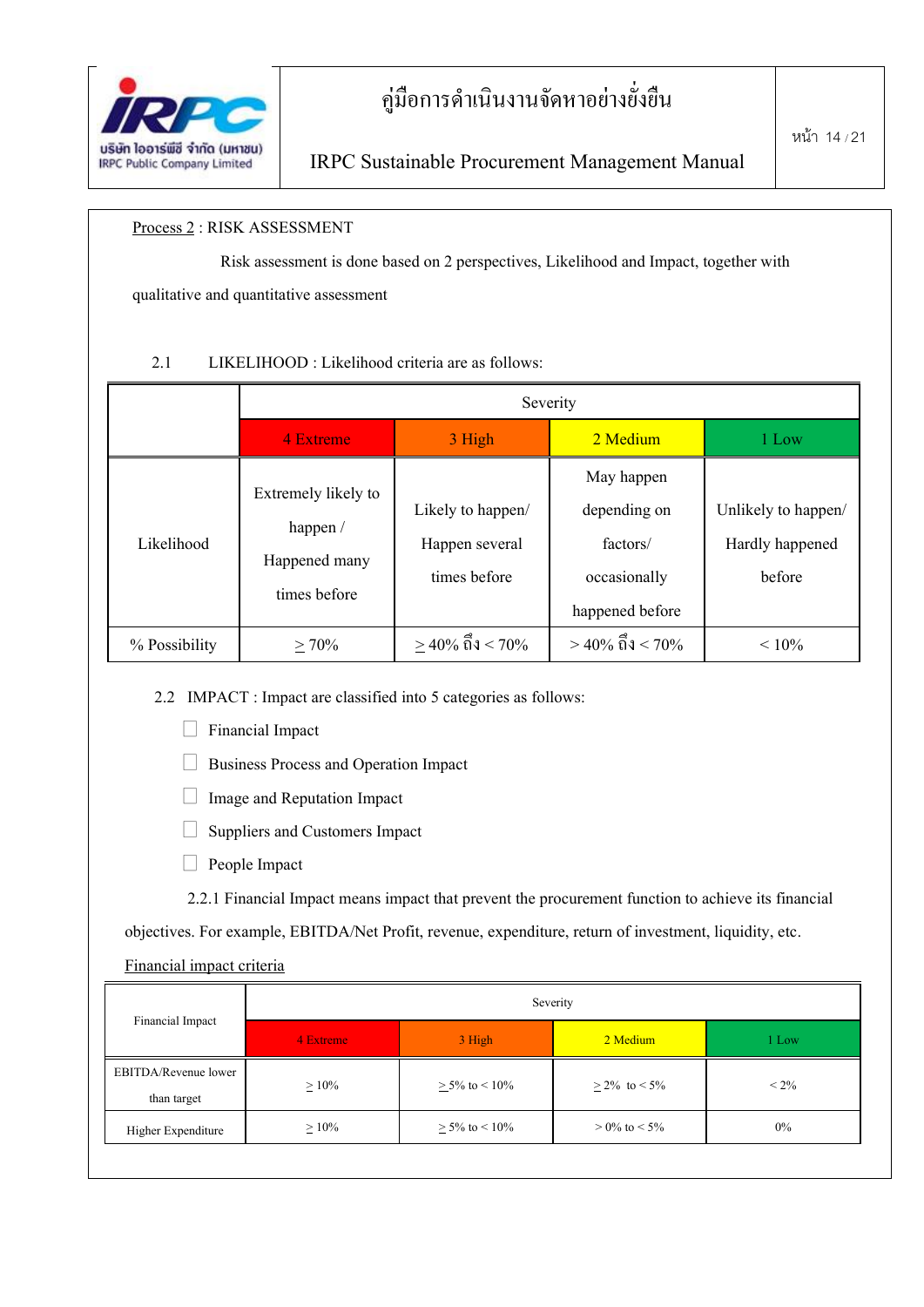

The above table is the corporate financial risk criteria, in which the procurement function may revise the criteria as seen fit to the function based on the nature of work, whether it is cost center or profit center. However the functional criteria must align with the corporate criteria as the functional objectives are derived for the corporate objectives. Criteria are considered as follows:

- 1. What are financial objectives of the procurement function. For example
	- Net Profit / EBITDA
	- **Budget**
	- Return on Investment
	- Liquidity

2. Determine at what level of discrepancy from the target is considered unacceptable and set highest impact (4 Extreme) and also set lowest impact (1 Low) for the level of discrepancy from the target that is acceptable. For 2 medium and 3 high, determine using gap that corresponds with level 4 and 1.

2.2.2 Business Process and Operational Impact means impact resulting from any risk factors that prevent the procurement function from achieving its objectives in terms of business process and operations, for example, efficiency and effectiveness of the production process, quality of products and services, compliance to law and regulations, credibility of the report, as well as environmental conservation, etc.

| Business Process and                       | Severity                                                               |                                                    |                                                                 |                                                          |  |  |  |
|--------------------------------------------|------------------------------------------------------------------------|----------------------------------------------------|-----------------------------------------------------------------|----------------------------------------------------------|--|--|--|
| Operational Impact                         | 4 Extreme                                                              | 3 High                                             | 2 Medium                                                        | 1 Low                                                    |  |  |  |
| Effectiveness of the<br>production process | Main Processes are<br>Main Processes are<br>inefficient<br>ineffective |                                                    | Secondary Processes are<br>ineffective                          | Secondary Processes are<br>inefficient                   |  |  |  |
| Products and Services                      | Unable to produce/ deliver<br>main products or services                | Main products or services<br>not meet requirements | Unable to produce/ deliver<br>secondary products or<br>services | Secondary Products/<br>services not meet<br>requirements |  |  |  |
| Compliance to law and<br>regulations       | Non-compliance                                                         | Non-compliance to external<br>governance units     | Non-compliance to IRPC's<br>regulations                         | Non-compliance to<br>functional regulations              |  |  |  |

Business process and operational impact criteria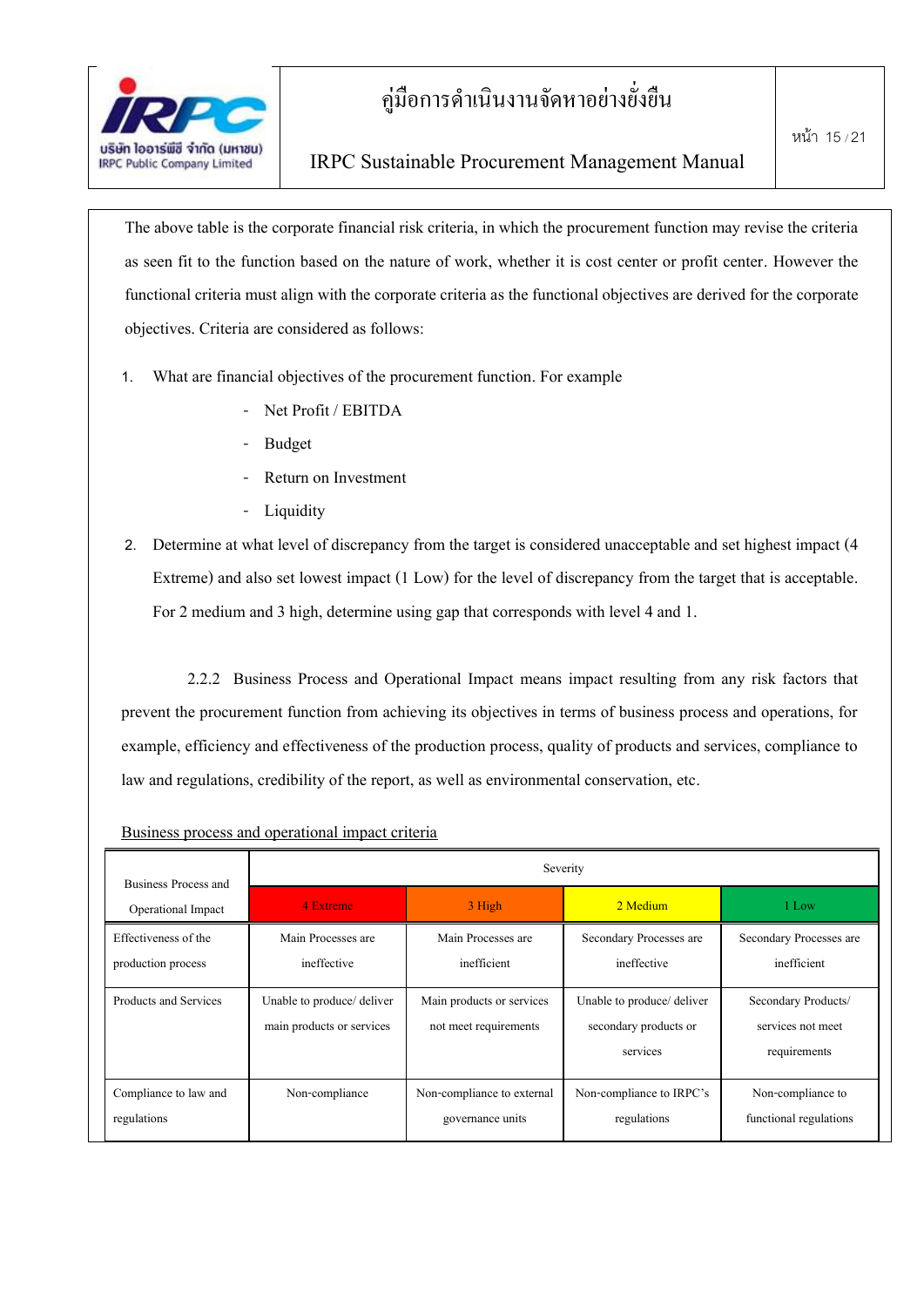

### IRPC Sustainable Procurement Management Manual

| Environment | Highly endanger the   | Endanger the environment/ | Endanger the environment/ | - |  |
|-------------|-----------------------|---------------------------|---------------------------|---|--|
|             | environment/ possible | immediate relocation      | Possible relocation       |   |  |
|             | quarantine            |                           |                           |   |  |
|             |                       |                           |                           |   |  |

The above table is criteria at corporate level, while the procurement function may have different criteria depending on the objectives. However, functional criteria must align with those of the corporate as functional objectives are derived for the corporate objectives.

2.2.3 Image and Reputation Impact means impacts that result in the procurement function not being able to achieve targets in terms of company's reputation, maintaining good corporate image, trademark, and trust towards the company

| Image and Reputation                    | Severity                                                            |                                                                              |                                                                                    |                                                              |  |  |
|-----------------------------------------|---------------------------------------------------------------------|------------------------------------------------------------------------------|------------------------------------------------------------------------------------|--------------------------------------------------------------|--|--|
| Impact                                  | 4 Extreme                                                           | 3 High                                                                       | 2 Medium                                                                           | 1 Low                                                        |  |  |
| IRPC's image to<br>shareholders         | IRPC share is marked SP                                             | IRPC share is marked H                                                       | IRPC share is marked NP                                                            |                                                              |  |  |
| IRPC's image to the public<br>and media | Public resistance, e.g.<br>protest                                  | Public dissatisfaction, e.g.<br>objections via media                         | Public dissatisfaction, e.g.<br>criticizing via articles.                          | ۰                                                            |  |  |
| IRPC's image to<br>communities          | Vast impact to<br>communities or involve<br>government intervention | Impact communities<br>around the industrial zone<br>and take time to resolve | Impact communities around<br>the industrial zone and take<br>short time to resolve | Small impact to<br>communities around the<br>industrial zone |  |  |

Image and Reputation Impact Criteria

2.2.4 Customers and Suppliers Impact means any impact that results in the inability of the procurement function to achieve targets in terms of customers and suppliers, e.g. quantity of products and services sold, customer satisfaction, etc.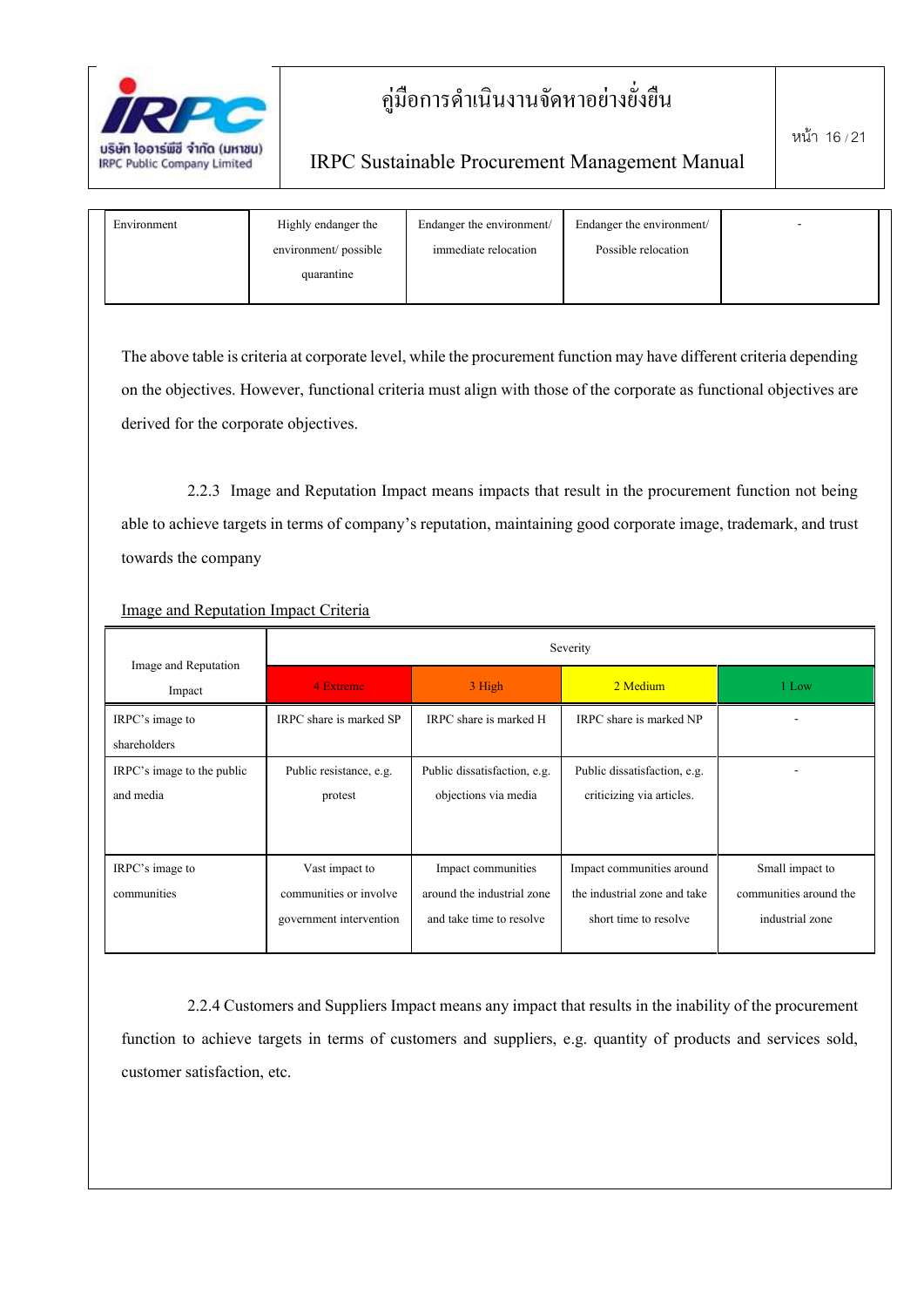

| <b>Customers and Suppliers Impact Criteria</b> |                     |                       |                          |                     |  |  |  |
|------------------------------------------------|---------------------|-----------------------|--------------------------|---------------------|--|--|--|
| Customers and Suppliers                        | Severity            |                       |                          |                     |  |  |  |
| Impact                                         | 4 Extreme           | 3 High                | 2 Medium                 | 1 Low               |  |  |  |
| Quantity of Products and                       | Main customers stop | Main customers reduce | Secondary customers stop | Secondary customers |  |  |  |
| services sold                                  | buying products and | spending              | buying products and      | reduce spending     |  |  |  |
|                                                | services            |                       | services                 |                     |  |  |  |

2.2.5 People Impact means any impact that results in the inability of the procurement function to achieve targets in terms of people, for example, safety of employees, employee engagement, employee capability development, etc.

#### People Impact Criteria

|                     | Severity                     |                               |                            |                                |  |  |  |
|---------------------|------------------------------|-------------------------------|----------------------------|--------------------------------|--|--|--|
| People Impact       | 4 Extreme<br>3 High          |                               | 2 Medium                   | 1 Low                          |  |  |  |
| Safety & Healthy    | Employee/contractor          | Employee/ Contractor with     | Employee/ Contractor with  | Employee/ Contractor with      |  |  |  |
|                     | fatality or disability       | severe injuries from work     | injuries from work but not | injuries and receive first aid |  |  |  |
|                     |                              | and being admitted            | being admitted             |                                |  |  |  |
|                     |                              |                               |                            |                                |  |  |  |
|                     |                              |                               |                            |                                |  |  |  |
| Employee Engagement | Employee with extreme        | Employee with high            | Employees with moderate    | Employees with slight          |  |  |  |
|                     | dissatisfaction, e.g. absent | dissatisfaction, e.g. protest | dissatisfaction, e.g.      | dissatisfaction, e.g.          |  |  |  |
|                     | or resign from work          |                               | immorality among           | inefficiency in operation      |  |  |  |
|                     |                              |                               | employees                  |                                |  |  |  |
| Work Efficiency     |                              |                               |                            |                                |  |  |  |
|                     | Efficiency and ability to    | Efficiency and ability to     | Efficiency and ability to  |                                |  |  |  |
|                     | work significantly decline   | work moderately decline       | work slightly decline      |                                |  |  |  |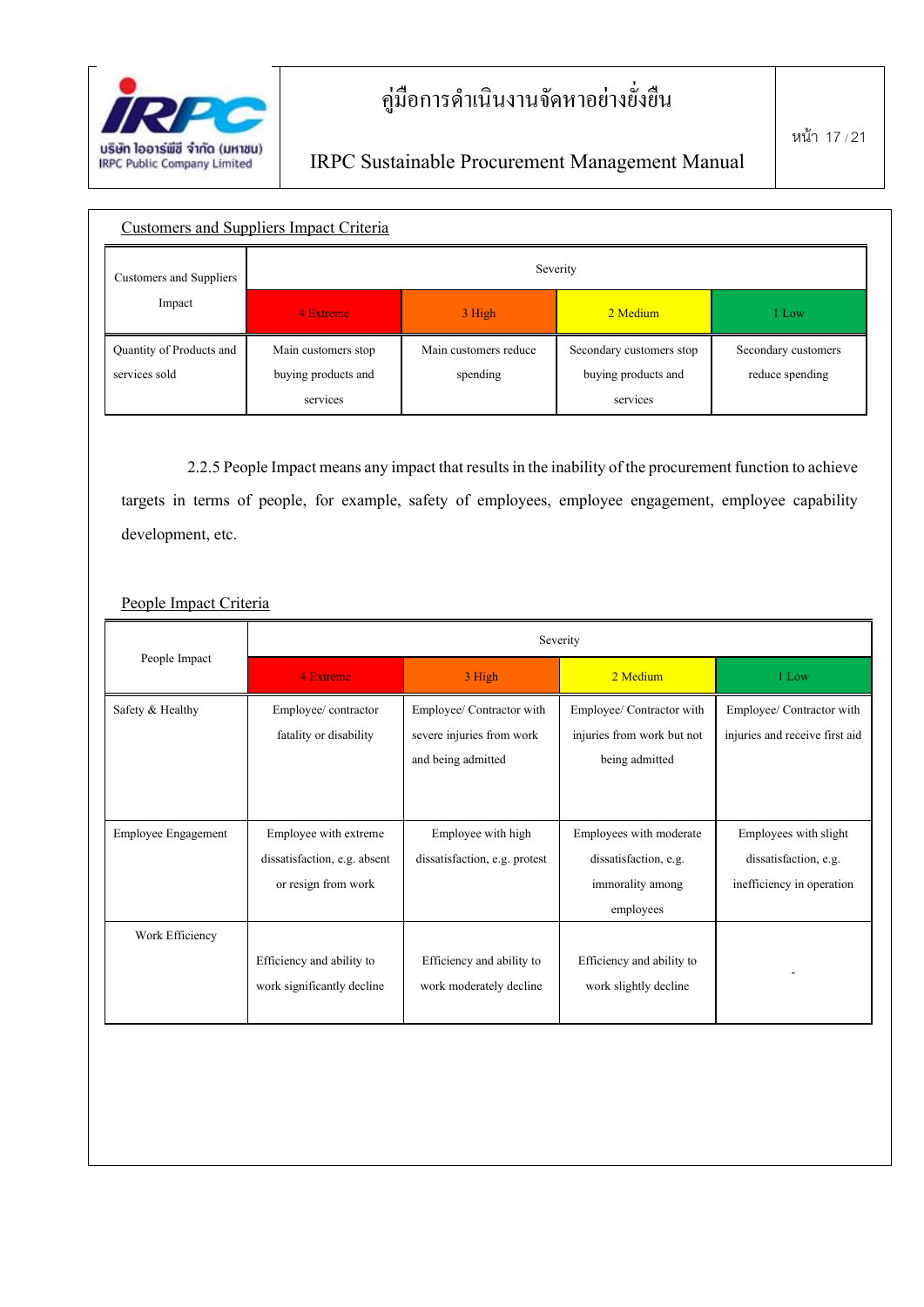

Process 3: RISK TREATMENT: conduct root cause analysis and prepare risk treatment plan as well as quarterly report monitoring and control plan to the executives.

Process 4: MONITORING & REVIEW: closely monitor the progress of the risk treatment plan to ensure appropriate deployment to reduce likelihood and/or impact to the level of risk appetite and regularly have independent assessment carried out by the Internal Audit Office.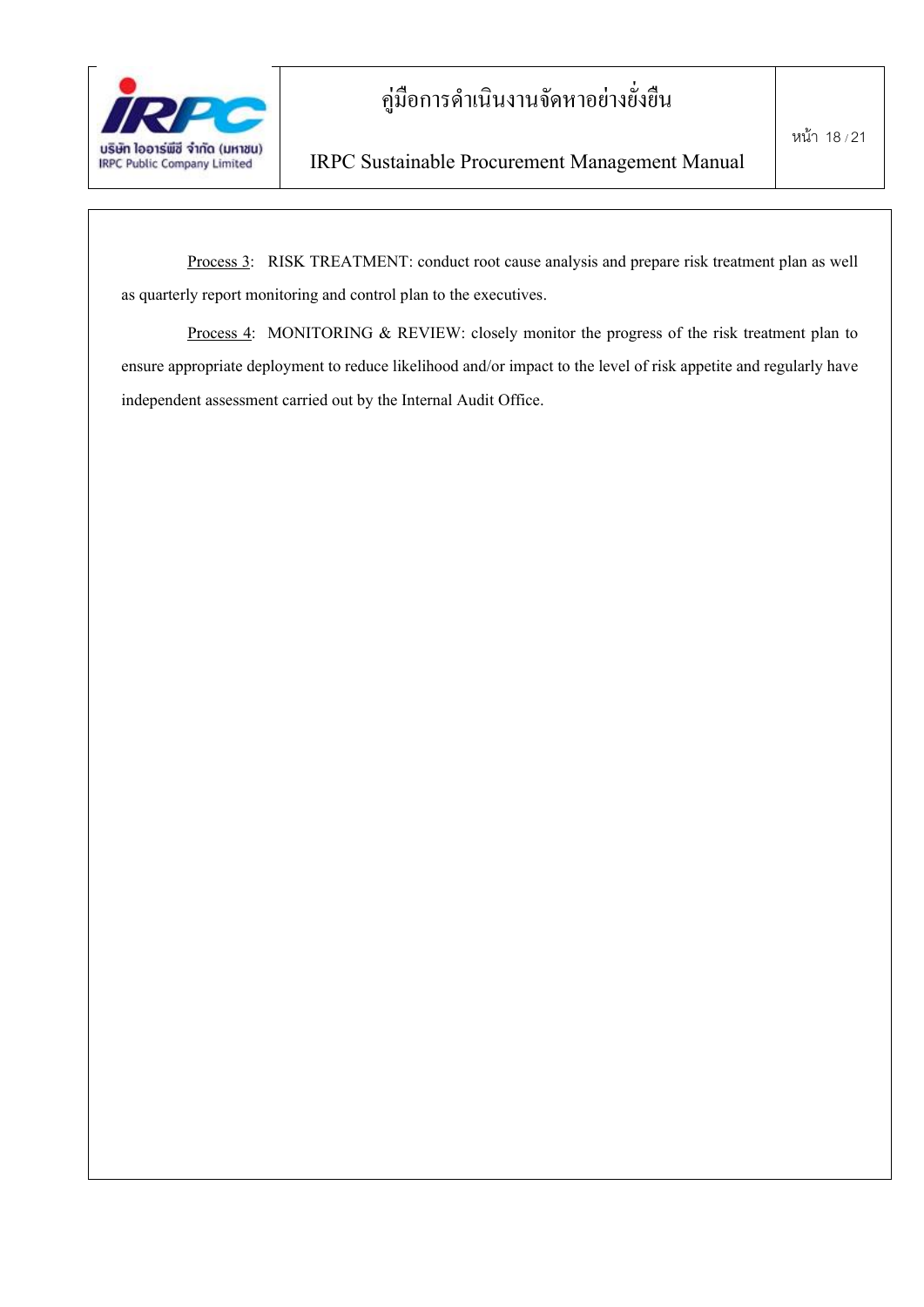

#### Appendix: 1.Supply Chain Management Risk Criteria:

|                | <b>Impact</b>      | <b>Economic</b>                                                                                                                                                  | <b>Envirionment</b>                                                                                                       | <b>Social (Reputation)</b>                                                                                                                                                                                                               | Social (Safety)                                                                    |
|----------------|--------------------|------------------------------------------------------------------------------------------------------------------------------------------------------------------|---------------------------------------------------------------------------------------------------------------------------|------------------------------------------------------------------------------------------------------------------------------------------------------------------------------------------------------------------------------------------|------------------------------------------------------------------------------------|
| 4              | <b>High Impact</b> | result in high expenditure or high<br>impact on business loss<br>result in more than 20%<br>decrease on production or delivery<br>of main product or service     | serious damage to environment at<br>a distance of 5-10 kilometer from<br>the incident point<br>-recovery period 1-2 years | high impact on company<br>reputation (over month or year)<br>; may lead to termination of<br>business<br>draw high attention from both<br>domestic and international media<br>- Supplier/Contractor Satisfaction<br>Score less than 3.00 | result in fatality or disability                                                   |
| 3              | Medium Impact      | result in high expenditure or high<br>impact on business loss<br>result in 10-20% decrease on<br>production or delivery of main<br>product or service            | cause medium damage to<br>community (less than 5 kilometer<br>from incident point)<br>- recovery period 6-12 months       | impact on company reputation<br>(over week/ month) ; may impact<br>on joint venture decision making<br>draw attention from local media in<br>the community<br>Supplier/Contractor Satisfaction<br>Score less than 3.50                   | seriously injure or may cause<br>impact on health<br>need medical care in hospital |
| $\overline{2}$ | Low Impact         | -result in expenditure but not affect<br>company business or production<br>- result in 5-10% decrease on<br>production or delivery of main<br>product or service | cause damage only in the working<br>area<br>- recovery period less than 6 months time(day/week)                           | impact on company reputatoin in<br>limited area or short<br>Supplier/Contractor Satisfaction<br>Score less than 4.00                                                                                                                     | cause injure or have little effect<br>lon health                                   |
|                | None Impact        | -no impact on operation cost<br>result in less than 5% decrease<br>on production or delivery of main<br>product or service                                       | -cause little impact on environment                                                                                       | no impact on company reputation                                                                                                                                                                                                          | no injure or no impact on health                                                   |

| Likelihood     |                         | <b>Near future (within next 3</b><br>years)                             | History (last 3 years)            |  |
|----------------|-------------------------|-------------------------------------------------------------------------|-----------------------------------|--|
| 4              | Very High Probability   | certainly occur this year                                               | often occurred in the past        |  |
| 3              | <b>High Probability</b> | likely occur this year more than 50% occurred several times in the past |                                   |  |
| $\overline{2}$ | Medium Probability      | likely occur this year less than 50%                                    | occurred some times in the past   |  |
|                | Low Probability         | unlikely occur within these 3 years                                     | almost never occurred in the past |  |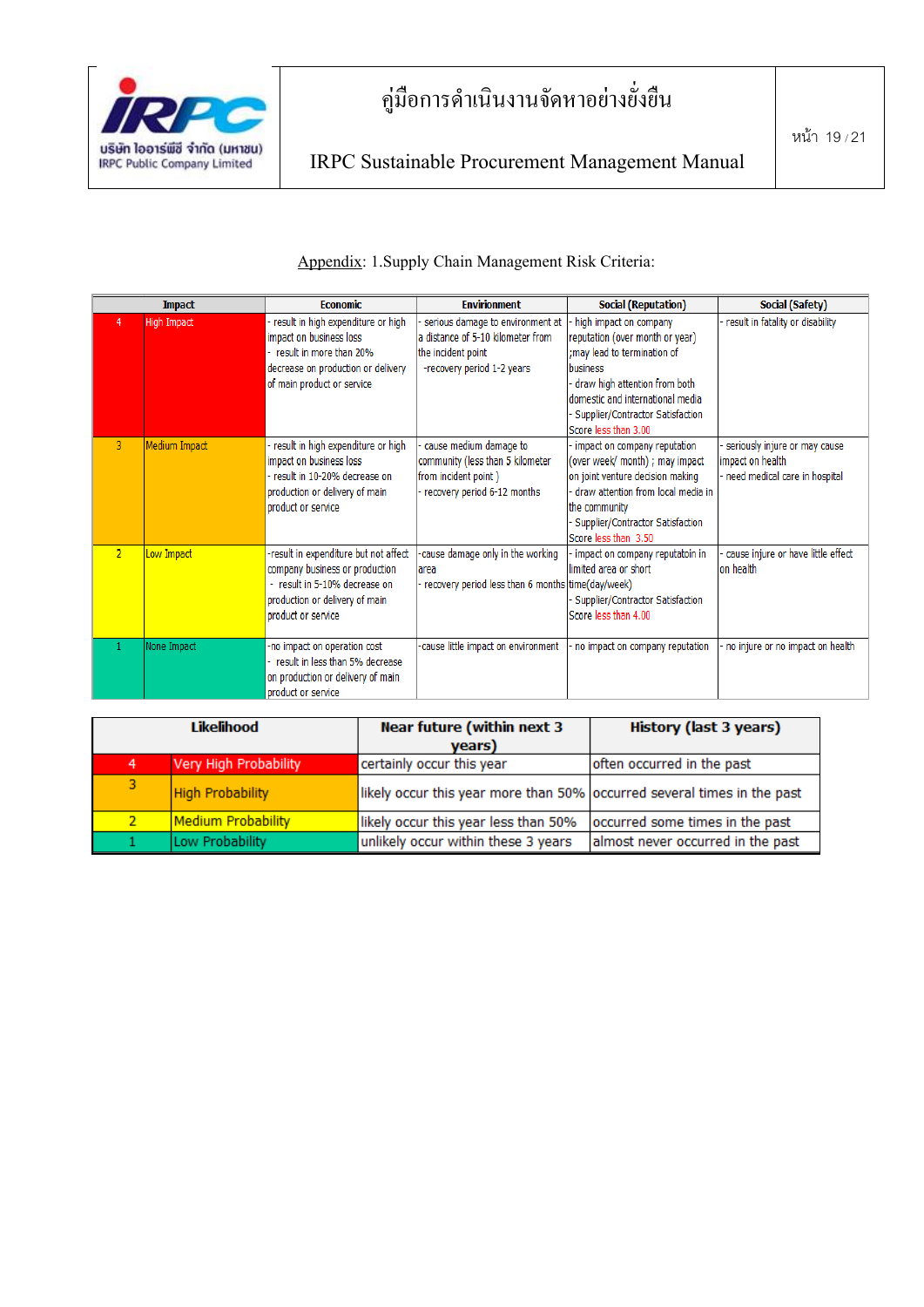





|                        |                                  | Summary of Risk Level of each group of suppliers        |                     |                 |                    |                               |                           |                |
|------------------------|----------------------------------|---------------------------------------------------------|---------------------|-----------------|--------------------|-------------------------------|---------------------------|----------------|
| Group<br><b>Number</b> | <b>Supplier</b><br>Group         | Supplier's<br>Sub-group                                 | <b>Number</b><br>of |                 |                    | <b>Risk Level</b>             |                           |                |
|                        |                                  |                                                         | <b>Suppliers</b>    | <b>Economic</b> | <b>Environment</b> | <b>Social</b><br>(Reputation) | <b>Social</b><br>(Safety) | <b>Summary</b> |
| $\mathbf{1}$           | Group 1                          | Sub-group 1.1                                           | 1                   | 4               | $\overline{2}$     |                               |                           | 4              |
| $\overline{2}$         | Group 2                          | Sub-group 2.1                                           | 5 <sup>1</sup>      | 3               | $\overline{2}$     | $\overline{2}$                | $\overline{2}$            | 3              |
| 3                      | Group 3                          | Sub-group 3.1                                           | 19                  |                 | $\overline{2}$     |                               |                           | $\overline{2}$ |
| $\overline{4}$         | Group 4                          | Sub-group                                               | 19                  |                 |                    |                               | $\overline{2}$            | $\overline{2}$ |
| 5                      | Group 5                          | Sub-group                                               | $\overline{2}$      | $\overline{2}$  |                    |                               |                           | $\overline{2}$ |
| 6                      | Group 6                          | Sub-group 6.1                                           |                     |                 | ч                  |                               |                           |                |
| $\overline{7}$         | Group 7                          | Sub-group 7.1                                           |                     |                 |                    |                               |                           | 1              |
| 8                      | Group 8                          | Sub-group 8.1                                           |                     |                 |                    |                               |                           | 1              |
| 9                      | Group 9                          | Sub-group 9.1                                           |                     |                 |                    |                               |                           | 1              |
| 10                     | Group 10                         | Sub-group 10.1                                          |                     |                 |                    |                               |                           | 1              |
| 11                     | Group 11                         | Sub-group 11.1                                          |                     |                 |                    | 1                             | 1                         | 1              |
| 12                     | Group 12                         | Sub-group 12.1                                          |                     |                 |                    | 1                             |                           | 1              |
| 13                     | Group 13                         | Sub-group 1<br>L1.                                      |                     |                 |                    | 1                             |                           | 1              |
| 14                     | Group 14                         | $\overline{1}$<br>Sub group                             |                     |                 | 1                  | 1                             |                           | 1              |
| 15                     | Group 15                         | ub-group 1<br>ъ.                                        |                     |                 |                    | 1                             |                           | 1              |
| 16                     | Group 16                         | $\mathbf{\hat{s}}$<br>$\mathbf{1}$<br>group 1           |                     |                 |                    | 1                             |                           |                |
| 17                     | Group 17                         | Sub group 17.1                                          |                     |                 |                    | $\mathbf{1}$                  |                           | 1              |
| 18                     | Group 18                         | Sub-group 18.1                                          |                     |                 | $\mathbf{1}$       | 1                             |                           | $\mathbf{1}$   |
| 19                     | Group 19                         | Sub-group 19.1                                          |                     |                 |                    | $\mathbf{1}$                  |                           | 1              |
| 20                     | Group 20                         | Sub-group 20.1                                          |                     |                 | 1                  | 1                             |                           | 1              |
|                        | <b>Total Number of Suppliers</b> |                                                         | 46                  |                 |                    |                               |                           |                |
|                        | Number of High Risk Suppliers    |                                                         |                     |                 | $\Omega$           | $\Omega$                      | $\Omega$                  |                |
|                        |                                  | % of High Risk Suppliers (to total number of suppliers) |                     | 2.2             | 0.0                | 0.0                           | 0.0                       |                |